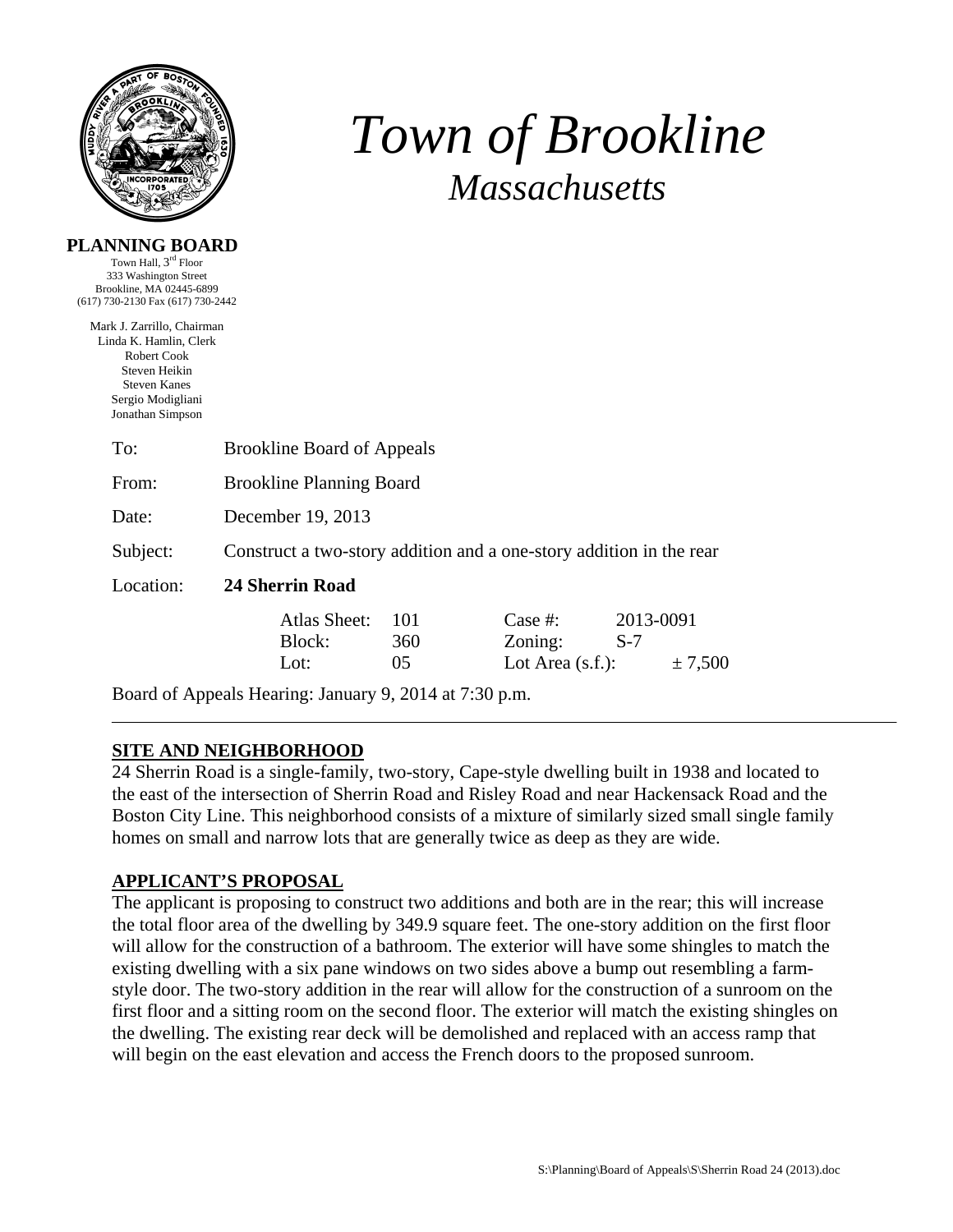## **FINDINGS**

## **Section 5.09** – Design Review **Section 5.22.3.c** – Exceptions to Floor Area Ratio (FAR) For Residential Units

| <b>Dimensional Requirements</b> | <b>Required/Allowed</b> | <b>Existing</b> | <b>Proposed</b> | <b>Relief</b>      |
|---------------------------------|-------------------------|-----------------|-----------------|--------------------|
| <b>Floor Area Ratio</b>         | .35                     | .3 I            | .36             | Special<br>Permit* |
| <b>Floor Area</b>               | $2,625$ s.f.            | $2,383$ s.f.    | 2,732.9 s.f.    | Special<br>Permit* |

\* Under *Section 5.22*, the Board of Appeals may grant a special permit for up to 350 square feet of additional floor area.

#### **Section 8.02.2** – Alteration or Extension

A special permit is required for alterations to a dimensionally nonconforming structure.

#### **PLANNING BOARD COMMENTS**

The Planning Board is supportive of the proposal with some design modifications. The Board would like to see the two-story addition have a more pitched roof, but ultimately has decided to leave the decision up to the applicant.

#### **Therefore, the Planning Board recommends approval of the plans by T.A. Hatcher Architects, dated 9/16/16, and the site plan by Metrowest Engineering, Inc., dated 9/16/13 subject to the following conditions:**

- 1. Prior to issuance of a building permit, final elevations, indicating all exterior alterations and proposed materials shall be submitted to the Assistant Director of Regulatory Planning for review and approval.
- 2. Prior to issuance of a building permit, the applicant shall submit to the Building Commissioner to ensure conformance with the Board of Appeals decision: 1) a final site plan, stamped and signed by a registered land surveyor; 2) final elevations, stamped and signed by a registered architect; and 3) evidence that the Board of Appeals decision has been recorded at the Registry of Deeds.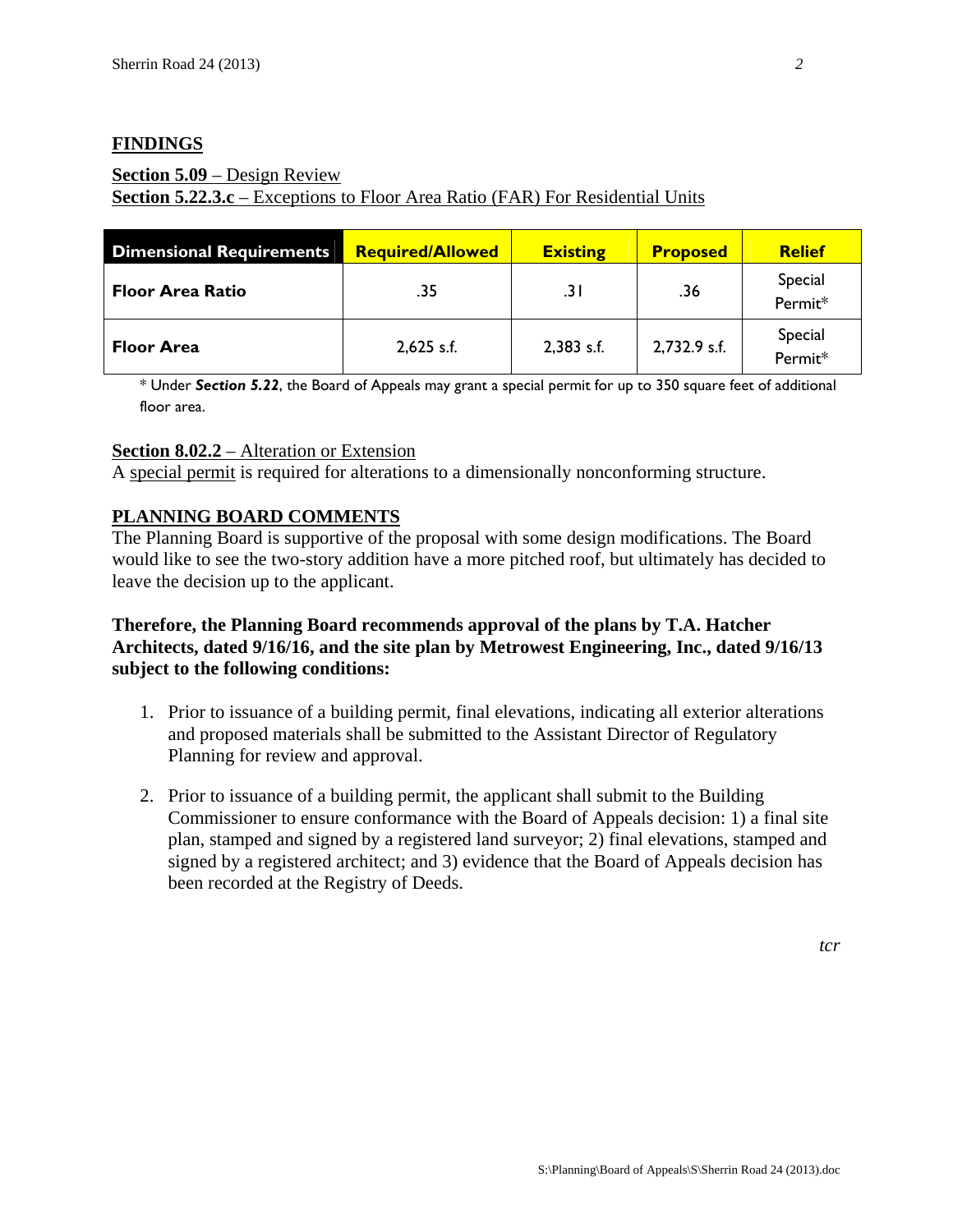

Front façade



View of location for additions from the side